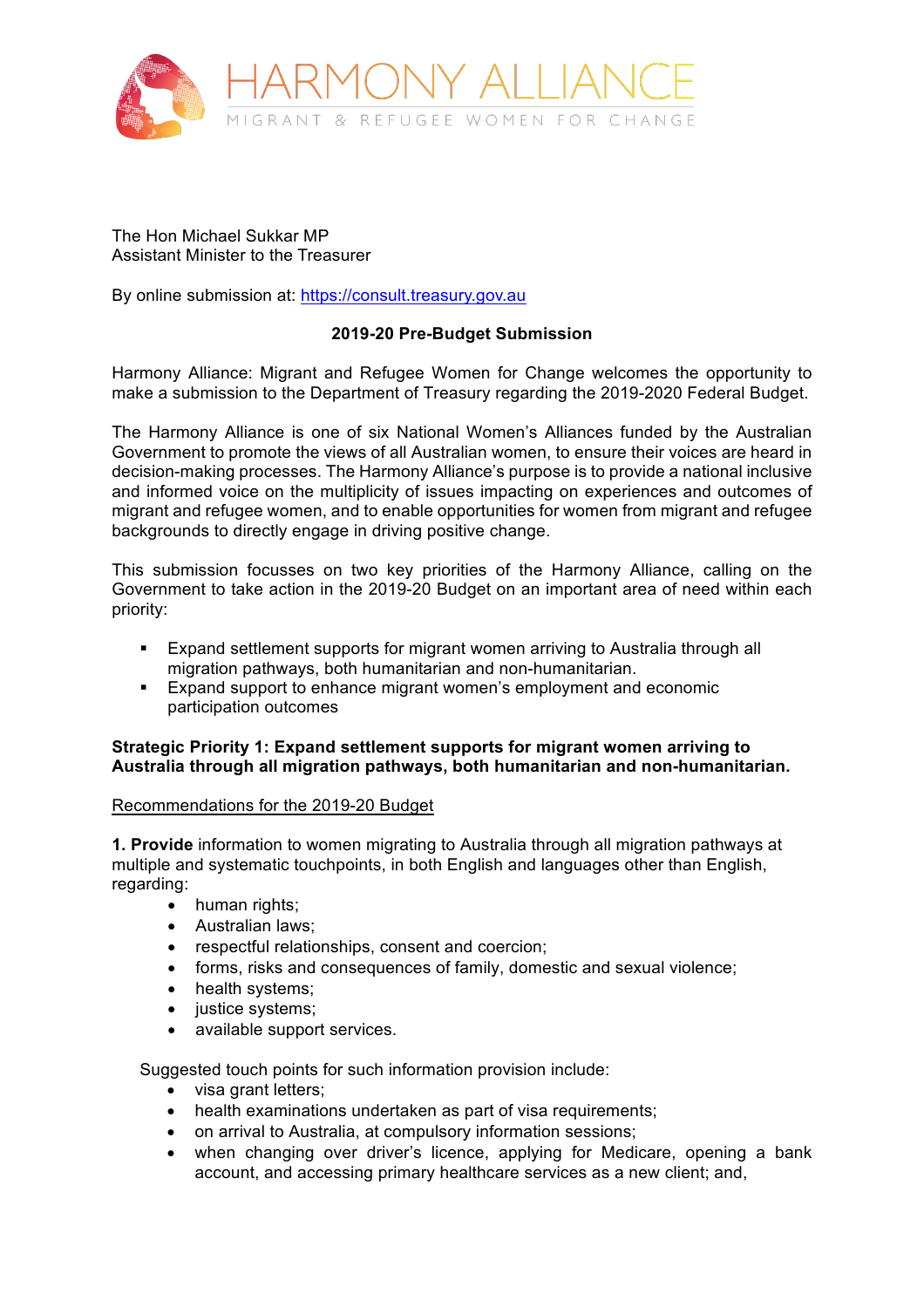• key service providers, such as: migration lawyers, AMEP providers, hospitals, schools, childcare services, universities and associated residential colleges, and community services.

**2. Extend** timeframes for eligibility to access the Australian Migrant English Program (AMEP).

**3. Fund** the provision of specialist services at the juncture of multicultural and gender expertise, and support service providers to embed women-centred co-design processes when developing programs and information.

**4. Expand** eligibility for relevant payments and services to all victims/survivors of domestic, family and sexual violence, irrespective of current visa status, across the purview of all states, territories and federal government.

**5. Provide** sufficient resourcing for all relevant service providers—including crisis housing, health, legal (advice and assistance regarding both migration and violence issues), domestic, family and sexual violence crisis services, settlement services and community organisations to offer support to women with no income on temporary visas experiencing violence.

# Background

 

1. Appropriate settlement supports increase women's independence and inclusion, as well as their ability to actively participate in and contribute to the Australian community and economy. Currently women who arrive through non-humanitarian pathways can be particularly isolated, with few consistent links to systems or services. Unlike humanitarian entrants, who have access to the Humanitarian Settlement Program on arrival, migrant women are offered little formal support beyond the voluntary Australian Migrant English Program (AMEP). In particular, women who move to Australia to follow a partner or a spouse are at risk of isolation; with no guarantee of developing networks through work, family or school, many are left dependent on their partners for assistance to settle in a new country. Through consultations and research, the Harmony Alliance has identified a particular need to develop stronger links between Australian systems and newly arrived migrant women. This stands to improve women's settlement outcomes, at the same time as reducing their isolation and vulnerability.

2. English proficiency is a critical skill for settling in Australia and, in particular, for gaining employment. Free English lessons, provided by the AMEP, are a key component of Australia's settlement support system, as well as an important opportunity for migrant women to make contact with Australian networks and systems. The timeframes placed around accessing AMEP, however, pose particular barriers to women. Under current rules, migrants have to register for the AMEP within 6 months of arrival, commence studies within a year, and complete classes within five years. Women, however, may often delay learning English in order to support their partners and children settle into a new country, and thereby miss out on this key opportunity.<sup>1</sup> An extension in timeframes for accessing the AMEP would increase the opportunities for migrant women to participate in this program and, as a result, to be linked to important information and systems.

3. The provision of specialist services at the juncture of multicultural and gender expertise is critical to ensure clients are provided with tailored support that is culturally competent, trauma informed and gender sensitive. Building such skillsets across all service providers is important; however, it cannot adequately fill the role of specialist organisations, with many clients unable or unwilling to attend mainstream organisations due to lack of trust or familiarity. Involving

 $<sup>1</sup>$  Joint Standing Committee on Migration. No one teaches you how to become an Australian: report of the inquiry into</sup> migrant settlement outcomes, (Canberra, 2017).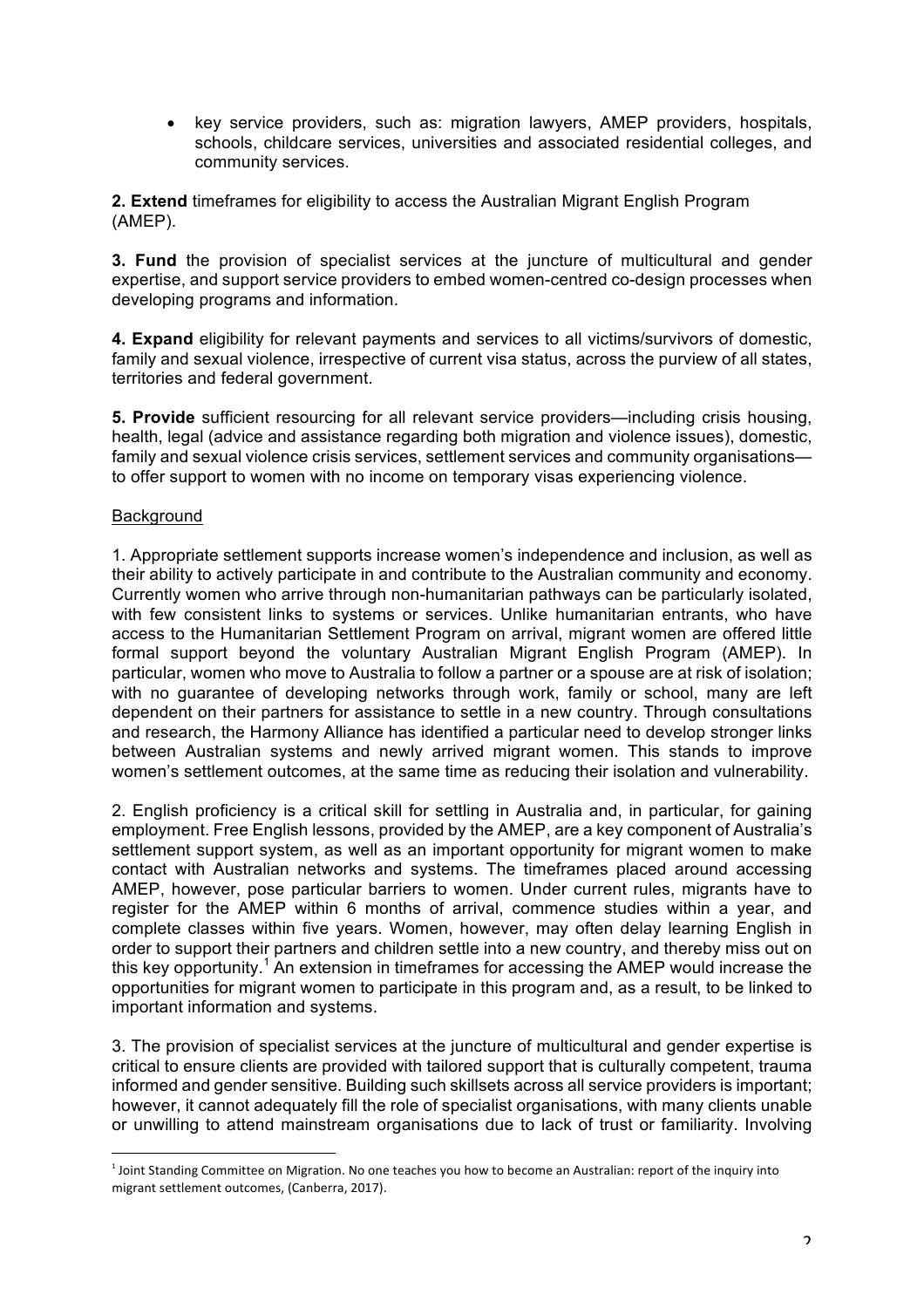relevant communities in design, implementation and evaluation of programs and information campaigns will both improve effectiveness of outputs and build capacity in communities. Many mainstream services and campaigns are presented from an Anglo-centred approach that does not resonate with recently arrived migrants and refugees. It is important that assistance and information is provided in culturally appropriate ways, so that it is listened to, respected and effective. Cultural competency training, although important, is not a sufficient replacement for working directly with communities to co-design programs.

4. Perpetrators may attempt to deter victims from reporting violence by threatening their temporary migration status. To counter this, Family Violence Provisions under the Migration Act 1958 allow many on the path to permanent residency to continue their application after a relationship breakdown if this is due to family violence. However, the list of visa categories currently eligible for this exemption is not broad enough to protect all migrants facing these risks, for example:

- secondary visa holders (family and dependents to the primary holder) remain reliant on their partners for their migration status;
- student visa holders cannot access many forms of emergency accommodation without discontinuing their studies, and thereby violating the terms of their visas;
- women arriving on prospective marriage visas have no grounds to apply for Family Violence Provisions until married, meaning a victim may have to marry a perpetrator in order to escape;
- those arriving on temporary visas in order to submit a partner visa application cannot claim provisions until the application is made, and so may stay in a violent relationship longer as a result.

Furthermore, the definition of family violence under these provisions is narrow, and limited to intimate-partner and parent-child violence, which excludes many other manifestations. Moreover, the indicators used to determine a 'genuine relationship' in order to access these provisions, such as shared financial responsibilities, are often not present in violent relationships, and as such victims could be dismissed or suffer further trauma through the process.

5. Visa status affects eligibility to access state, territory and commonwealth governmentfunded services and payments, leaving many victims/survivors at risk of financial dependency on a perpetrator (partner or other family member) or with no income. Even in circumstances where women on temporary visas with no income are able to access crisis support services, they have limited pathways to re-establish independence, and often require prolonged assistance from crisis support services. This puts heavy pressures on already limited support services.

# **Strategic priority 2: Expand support to enhance migrant women's employment and economic participation outcomes.**

# Recommendations for the 2019-20 Budget:

**6. Reform** government funded employment services, such as jobactive, to ensure that tailored support is provided for women job seekers from migrant and refugee backgrounds who face particular barriers to workforce participation, **review** the process of qualification and skills recognition, and **support** targeted entrepreneurship programs.

**7. Support** vocational educational facilities to provide relevant employability skills programs for migrants, in particular for migrant women following a partner or spouse.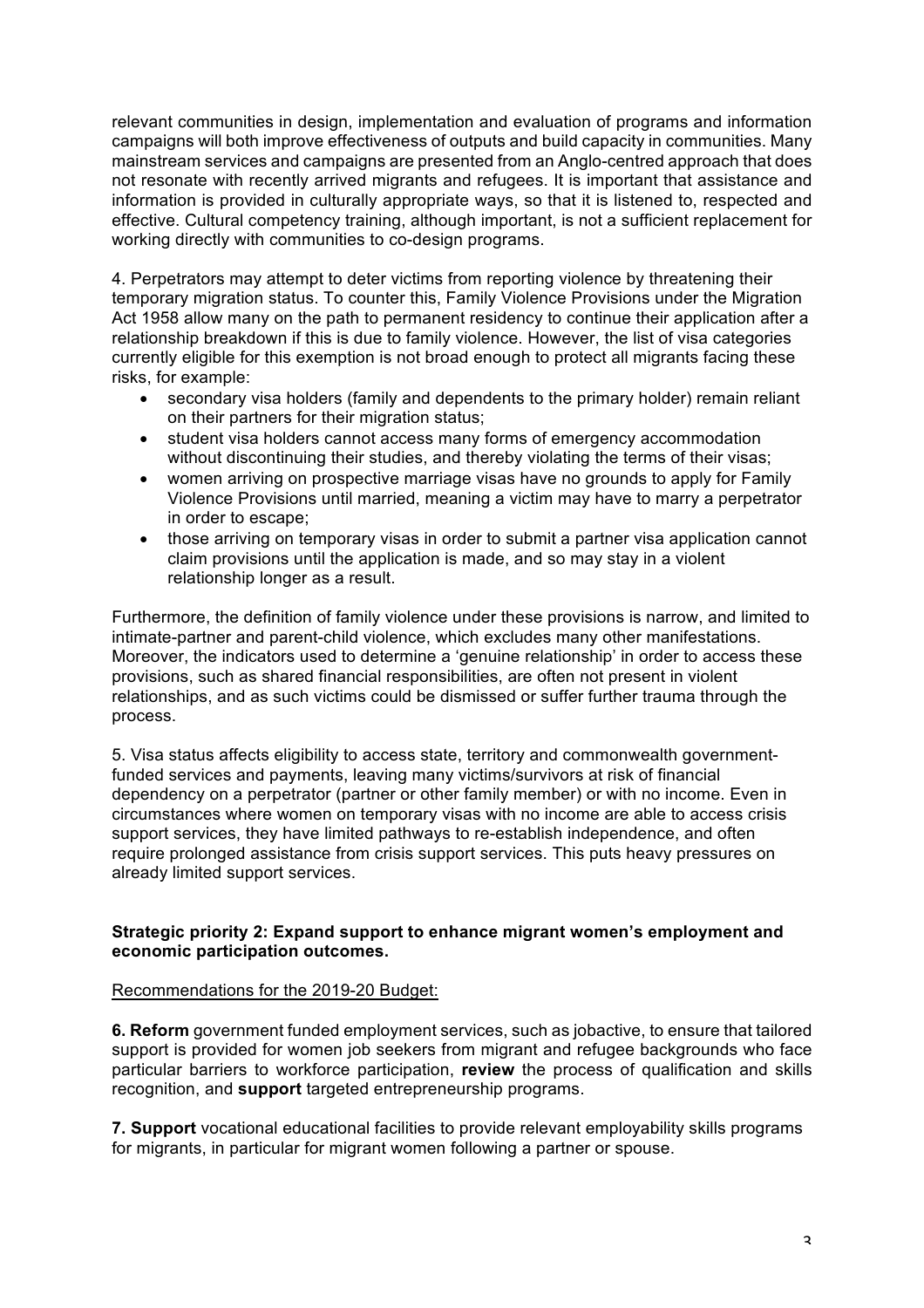**8. Address** the needs of women from migrant and refugee backgrounds when designing and delivering early childhood education and care policies.

### **Background**

6. The unemployment rate for women who have migrated to Australia sits at 6.3 per cent, compared with 5.4 per cent for all Australian women and migrant men.<sup>2</sup> Women from migrant and refugee backgrounds are therefore in need of tailored employment services, which provide an understanding of the particular barriers faced and flexibility in assisting the job seeker to balance settlement needs and family commitments. The current jobactive model, however, adopts a one-size-fits-all approach, and is ill equipped to meet these distinct needs  $3$ 

Seeking recognition of international qualifications and skills in Australia is a complicated process. Requirements differ across states and industries, adding to confusion. The Harmony Alliance's 2018 Migrant and Refugee Women's Voices Survey found that 23 per cent of respondents described the process as somewhat hard and 40 per cent described it as very hard.<sup>4</sup> Such difficulties create barriers to entering the workforce and could lead to de-skilling of refugee women. A one-stop-shop to provide user-centred support to navigate the various systems would greatly increase the accessibility of skills and qualification recognition processes.

Entrepreneurship of refugee women should be recognised as an important avenue for enhancing refugee women's economic participation outcomes. Entrepreneurship support programs should be integrated into settlement services and provide a specific focus on women wanting to start their own business or enterprise (e.g. Settlement Services International's Ignite program).

7. Women who arrive through family or skilled pathways do not hold significantly different educational profiles to their male counterparts, and yet earn less and participate in the workforce at a lower rate.<sup>5</sup> Vocational education providers offer potential pathways for migrant women to boost their employability potential, without needing to requalify completely.<sup>6</sup> Vocational education facilities should support migrant women to develop a better understanding of Australian labour markets and job-seeking processes, while offering pathways to gain local work experience and build professional networks.

9. It is well recognised that access to affordable childcare is a key facilitator of women's employment, and this is no exception for migrant women.<sup>7</sup> Without access to childcare, women from migrant and refugee backgrounds often prioritise the settlement needs of children over their own, delaying learning English and seeking employment.<sup>8,9</sup> On the other hand, childcare stands to accelerate integration of both children and parents, by providing a link into the Australian community. Accessing childcare, however, is likely to come with additional barriers for women from migrant and refugee backgrounds, such as negotiating cultural or familial expectations of gender roles in raising children, finding culturally

8 Joint Standing Committee. No one teaches you how to become an Australian (2017), 27.

9 DSS, BNLA (2017), 25.

 $2$  ABS 2016 Census for people aged between 20 and 74 years old.

<sup>3</sup> Fairfield Multicultural Interagency and Refugee Council of Australia. *Not Working: experiences of refugees and migrants* with Jobactive (2017), available online at: https://www.refugeecouncil.org.au/wp-content/uploads/2017/08/Jobactive.pdf <sup>4</sup> Harmony Alliance*, Migrant and Refugee Women's Voices: Survey Report* (November 2018) 29.

<sup>&</sup>lt;sup>5</sup> AMES Australia, Hidden assets: partner-migration, skilled women and the Australian workforce, (Australia, 2016), p 15-16.<br><sup>6</sup> Webb. S. Beale. D & Faine, M. Skilled migrant women in regional Australia: promoting social education and training, NCVER, (Adelaide, 2013), p. 45

Australian Bureau of Statistics. Barriers and Incentives to Labour Force Participation, Australia, July 2012 to June 2013 (Canberra, 2017).